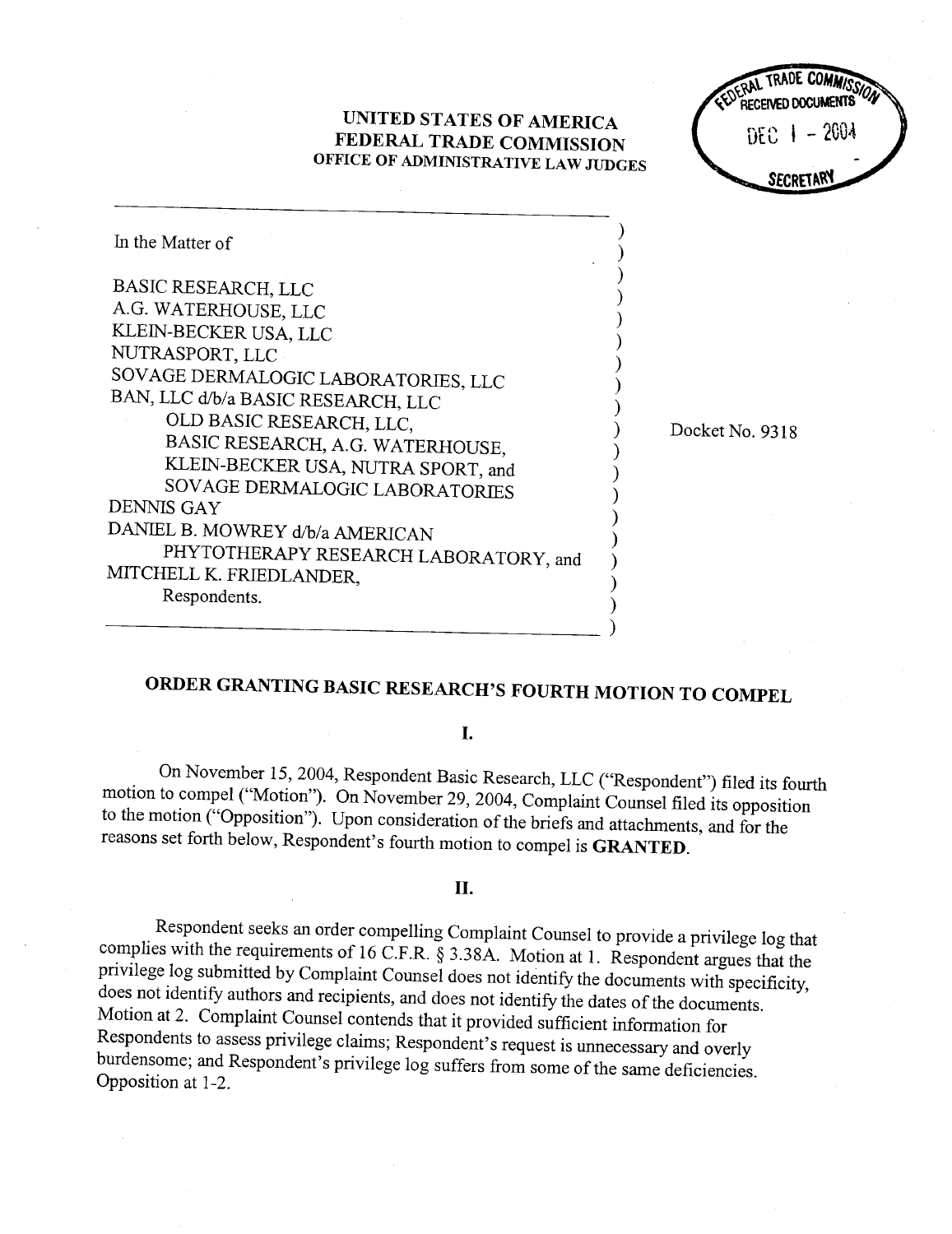Rule 3.38A identifies the requirements for privilege logs, stating:

(a) Any person withholding material responsive to a subpoena issued pursuant to  $\S 3.34$ , written interrogatories requested pursuant to  $\S 3.35$ , a request for production or access pursuant to  $\hat{\S}$  3.37, or any other request for the production of materials under this part, shall assert a claim of privilege or any similar claim not later than the date set for production of the material. Such person shall, if so directed in the subpoena or other request for production submit, together with such claim, a schedule of the items withheld which states individually as to each such item the type, title specific subject matter, and date of the item; the names, addresses positions, and organizations of all authors and recipients of the item; and the specific grounds for claiming that the item is privileged.

16 C.F.R. 93.38A(a). Rule 3.38A clearly states that the privilege log must state individually as to each item the date and the name and address of all authors and recipients.

The privilege log submitted by Complaint Counsel does not provide the information required by Rule 3.38A. For example, item 13 lists both authors and recipients as "BCP Staff" and Management," describes the documents as "[i]nternal memoranda and notes regarding scope of the complaint allegations," and asserts that the documents are protected by the work product and deliberative process privileges. Opposition, Ex. A. The names, addresses, positions, and organizations of all authors and recipients are not listed, no dates are provided, and it is not possible to determine the number of documents involved. This is clearly insufficient under Rule 3.38A.

Provision of a complete privilege log may be time consuming for both paries. Indeed Complaint Counsel argues that Respondent's privilege log is deficient as well. To the extent the parties all agree to waive certain requirements that are not necessary to determine whether the document is entitled to the privilege claimed, the parties may do so. However, if the parties are unable to reach an agreement, the privilege logs must conform to the requirements of Rule 3.38A.

#### IV.

For the above-stated reasons, Respondent's fourth motion to compel is GRANTED.<br>Complaint Counsel will have fifteen days from the date of this Order to provide a complete privilege log.